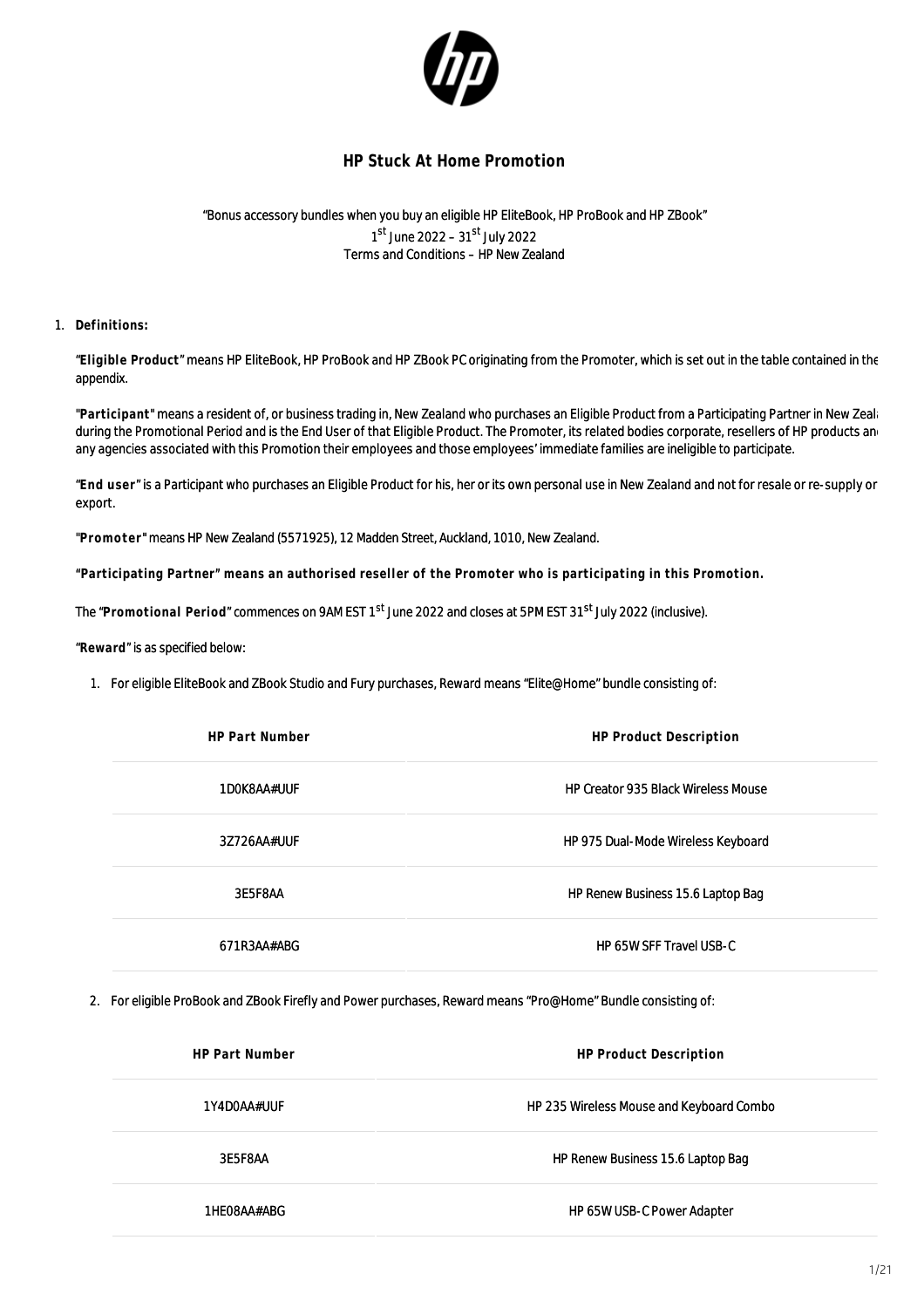

There is a limit of hundred (100) free units per end user customer during the promotional period.

- 2. Information on how to enter this Promotion and redemption details form part of these terms and conditions. By submitting an entry, Participant agrees to these terms and conditions.
- 3. Entry is only open to a Participant. The Promoter reserves the right to verify the validity of each entry, including whether the entrant qualifies as a "Participant". The Promoter reserves the right to disqualify any Participant or person tampering with the entry process or any entrant who does not meet the eligibility requirements or does not comply with these terms and conditions. Internal purchases made by a reseller or retailer for their own use are not considered eligible.
- 4. To enter the Promotion and make a Reward claim, the following steps must be completed:
	- a. Within the Promotional Period, purchase in New Zealand from a Participating Partner an Eligible Product.
	- b. Be the End-User of that Eligible Product,
	- c. Provide the following correct details in the online Promotion entry form: end user (customer) first name, end user (customer) last name, Eligible Product Part Number, Eligible Product Serial Number, and submit a copy of the corresponding tax invoice for the sales of Eligible Products; and
	- d. Upload the supporting tax invoice to the Promotion website at [www.hp.co.nz/promo](http://www.hp.co.nz/plusone) as a PDF, JPG or other supported file type using the document upload facility that will be provided at the website.

The corresponding tax invoice submitted must contain the following:

- i. end user (customer) name
- ii. end user (customer) contact number
- iii. Participating Partner company name
- iv. Participating Partner company Business Number
- v. sale purchase date
- vi. sale purchase price
- vii. list of eligible products sold
- viii. invoice number
- 5. The Participant must correctly and fully complete an official online claim form at: www.hp.co.nz/promo with all required information by 11.59 NZST 31<sup>st</sup> August 2022. Hand written tax invoices and delivery dockets will not be accepted as proof of purchase. Any claim form submitted without the required proof of purchase documentation will be rejected. The Promoter may conduct audit calls to End-User Participants to verify that the Eligible Product was purchased during the Promotional Period and has not been returned. If an Eligible Product is returned, the Promoter reserves the right to take back any Rewards provided as part of the claim.
- 6. If the Reward claim meets the Promotion terms and conditions, the Participant will receive a claim approval email to the email address that was nominated by the Participant.
- 7. All entries must be submitted online by 11.59 NZST 31<sup>st</sup> August 2022. Participant(s) will forfeit submissions not made by this date.
- 8. The Promoter will accept no responsibility for late, lost or misdirected mail. Further, to the extent permitted by law, the Promoter excludes liability for any problems or technical malfunction of any telephone network or lines, computer online systems, servers, or providers, computer equipment, software, technical problems or traffic congestion on the Internet or any website, or any unauthorized intervention, or any combination thereof, including any non-delivery or corruption of entries to the Promoter, injury or damage to Participants' or any other person's computer related to or resulting from participation in or down-loading any materials in respect of this Promotion. The use of any automated entry software or any other mechanical or electronic means that allows a Participant to automatically enter repeatedly is prohibited and will render all entries submitted by that Participant invalid. If the Promoter has not entered into any correspondence with the Participant prior to the last mail date of the Promotion, it is the responsibility of the Participant to contact the Promoter to ensure their claim has been received and/or has been verified.
- 9. This Promotion is not valid in conjunction with any other offer or promotional product bundle outside of this offer.
- 10. The Promoter reserves the right to modify or extend the closing date and criteria of this Promotion at its discretion.
- 11. If this Promotion is interfered with in any way or is not capable of being conducted as reasonably anticipated due to any reason beyond the reasonable control of the Promoter, the Promoter reserves the right, in its sole discretion, to the fullest extent permitted by law (a) to disqualify any Participant; or (b) subject to any written directions from a regulatory authority, to modify, suspend, terminate or cancel the Promotion, as appropriate.
- 12. Entries will be deemed invalid if the same tax invoice number is used on more than one entry.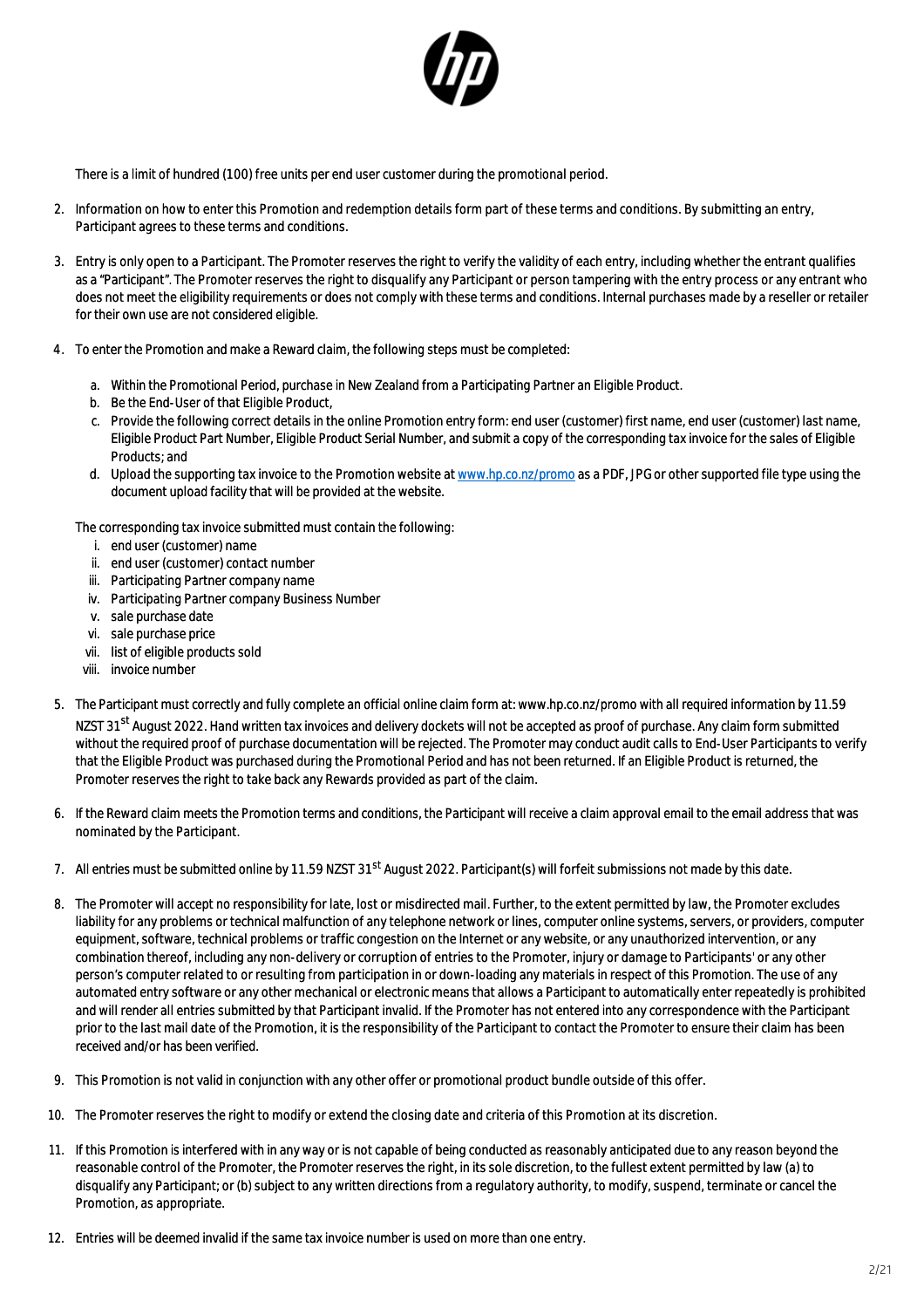

- 13. The Promoter's decision on all matters pertaining to this Promotion is final and binding and no correspondence will be entered into, except as otherwise stated in these terms and conditions. No correspondence will be entered into after 6 weeks of closing date of this Promotion.
- 14. Claims are not transferable or assignable. Only the Participant who purchased an Eligible Product may submit a claim.
- 15. Once claims have been received and verified please allow up to approximately 75 days for receipt of reward.
- 16. The Promoter does not accept any responsibility for misleading or incorrect information provided by a reseller regarding this Promotion.
- 17. Liability for any tax on any rewards provided to Participants pursuant to this Promotion shall be the sole responsibility of the Participant. It is recommended that Participants should contact their own accountant or taxation advisor in this regard.
- 18. The Promoter shall not be liable for any loss or damage whatsoever which is suffered (including, without limitation, indirect or consequential loss), or for a personal injury suffered or sustained, as a result of participation in this Promotion, except for any liability which cannot be excluded by law.
- 19. All claims become the property of the Promoter. The Promoter collects your personal details in order to conduct this Promotion, and may pass that information to its related bodies corporate and agencies assisting with the promotion, which may be outside New Zealand. If the information requested is not provided, you may not participate in this Promotion. The Promoter will use the information contained in the entry form to contact you if it has any queries regarding claims, and to send prizes. If you give your consent HP may contact you from time to time with information about special offers and products and services that may interest you, but you may unsubscribe later if you no longer wish to receive further marketing information. You may also contact the Promoter to change your details. The Promoter is bound by the New Zealand Privacy Act 1993. Further information on The Promoter's privacy policy can be obtained from: http://welcome.hp.com/country/nz/en/privacy.html. To request access to, or to update, personal information the Promoter holds about them, entrants can contact the Promoter at "HP APJ Privacy Office, HP Inc., PO Box 384, Concord West, NSW 2138, Australia" or by completing an HP Privacy feedback form here.
- 20. Nothing in these Terms and Conditions limits, excludes or modifies or purports to limit, exclude or modify the statutory consumer guarantees as provided under the Consumer Guarantees Act 1993.
- 21. These terms and conditions shall be governed by and construed in accordance with the laws in force in New Zealand.

**Appendix.**

22. Table of eligible HP Product

| HP Part Number | HP Product Description | Get Reward    |
|----------------|------------------------|---------------|
| 1J1P8AV        | HP Elite Dragonfly G2  | HP Elite@Home |
| 1J1P9AV        |                        |               |
| 1J1Q0AV        |                        |               |
| 1J101AV        |                        |               |
| 25W54AV        |                        |               |
| 25W55AV        |                        |               |
| 25W56AV        |                        |               |
| 25W57AV        |                        |               |
| 25W58AV        |                        |               |
| 25W59AV        |                        |               |
| 25W60AV        |                        |               |
| 3D4A4PA#ABG    |                        |               |
| 3D4A5PA#ABG    |                        |               |
| 3D4A6PA#ABG    |                        |               |
| 3D4A7PA#ABG    |                        |               |
| 3D4B7PA#ABG    |                        |               |
| 3D4B8PA#ABG    |                        |               |
| 3D4B9PA#ABG    |                        |               |
| 3D4J5PA#ABG    |                        |               |
| 3D4J6PA#ABG    |                        |               |
| 3D4J7PA#ABG    |                        |               |
| 3D4M1PA#ABG    |                        |               |
|                |                        |               |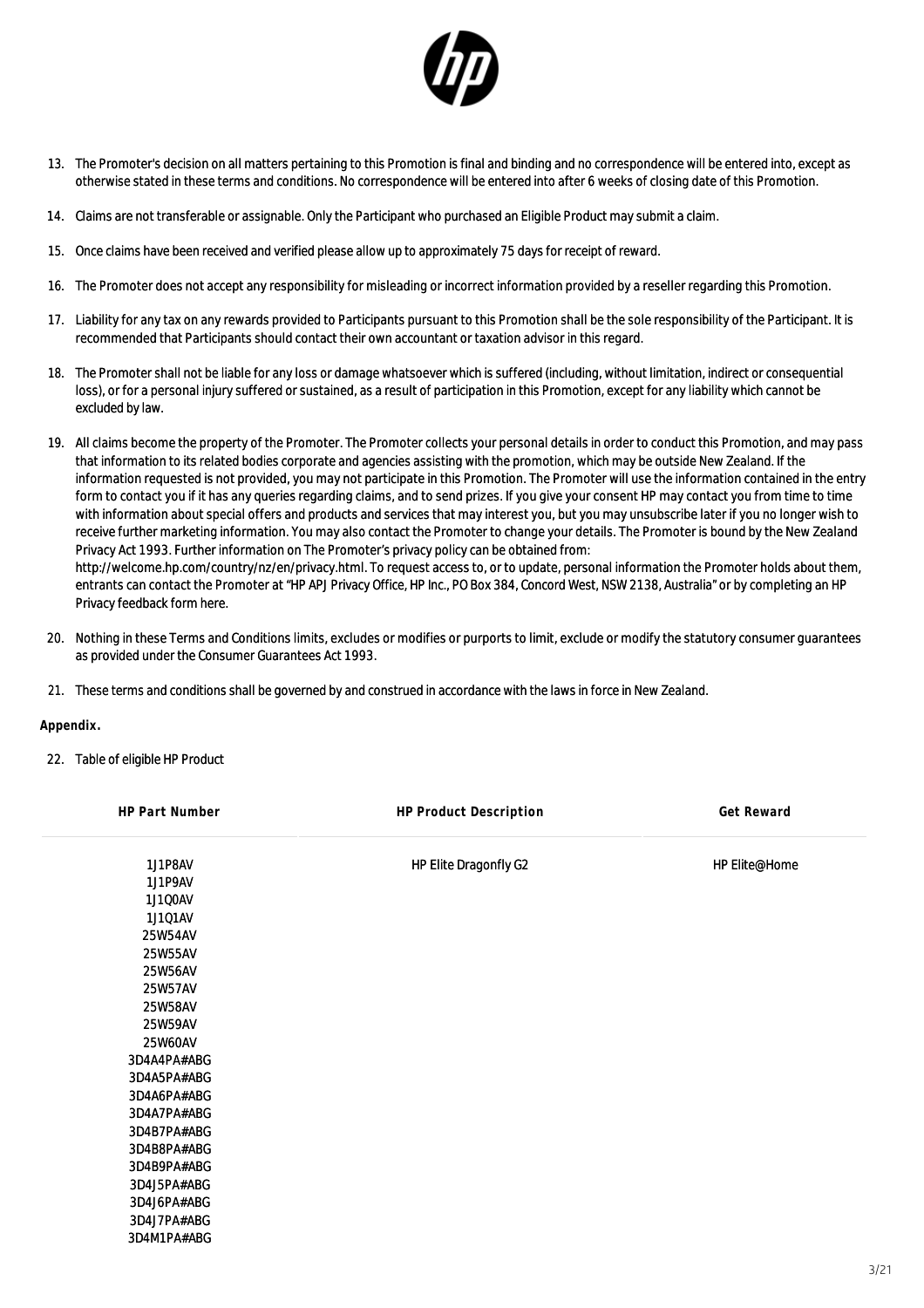

3D4V9PA#ABG

| 4J032AV<br>4J033AV<br>4J034AV | HP Elite Dragonfly G3   | HP Elite@Home |
|-------------------------------|-------------------------|---------------|
| 4J035AV<br>4J036AV            |                         |               |
| 4J037AV                       |                         |               |
| 4J038AV<br>4J039AV            |                         |               |
| 4J040AV                       |                         |               |
| 4J041AV                       |                         |               |
| 4J042AV                       |                         |               |
| 4J043AV                       |                         |               |
| 4J044AV                       |                         |               |
| 6H7S2PA#ABG<br>6H7S7PA#ABG    |                         |               |
| 6H7S9PA#ABG                   |                         |               |
| 6H7U0PA#ABG                   |                         |               |
| 6H7Y8PA#ABG                   |                         |               |
| 6H7Y9PA#ABG                   |                         |               |
| 6Q166PA#ABG                   |                         |               |
| 18V33AV                       | HP Elite Folio 13.5" G1 | HP Elite@Home |
| 1W9S8AV                       |                         |               |
| 443U2PA#ABG                   |                         |               |
| 443U3PA#ABG                   |                         |               |
| 443U4PA#ABG                   |                         |               |
| 443U5PA#ABG                   |                         |               |
| 443X1PA#ABG                   |                         |               |
| 6K160PA#ABG                   | HP EliteBook 630 G9     | HP Elite@Home |
| 6K161PA#ABG                   |                         |               |
| 6K162PA#ABG                   |                         |               |
| 6K169PA#ABG                   |                         |               |
| 6K171PA#ABG                   | HP EliteBook 640 G9     | HP Elite@Home |
| 6K172PA#ABG                   |                         |               |
| 6K173PA#ABG                   |                         |               |
| 6K174PA#ABG                   |                         |               |
| 6K3M2PA#ABG                   |                         |               |
| 6K163PA#ABG                   | HP EliteBook 650 G9     | HP Elite@Home |
| 6K164PA#ABG                   |                         |               |
| 6K165PA#ABG                   |                         |               |
| 6K166PA#ABG                   |                         |               |
| 6K3M3PA#ABG                   |                         |               |
| 17N14AV                       | HP EliteBook 830 G8     | HP Elite@Home |
| 17N15AV                       |                         |               |
| 17N17AV                       |                         |               |
| 17N18AV                       |                         |               |
| 17N19AV<br>17N20AV            |                         |               |
| 17N21AV                       |                         |               |
| 17N22AV                       |                         |               |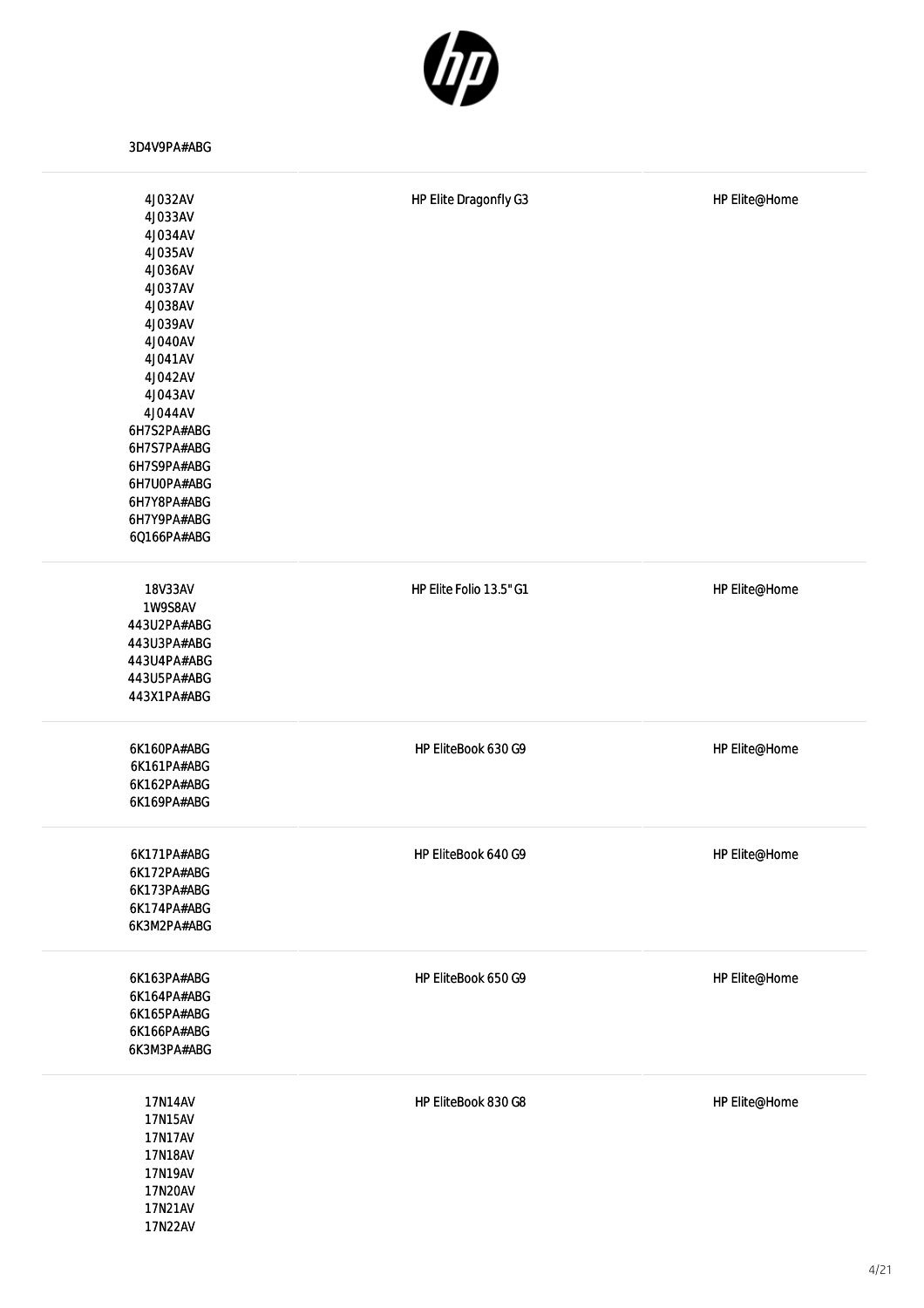

17N23AV 17N25AV 17N26AV 17N27AV 17N29AV 19C72AV 19C73AV 22H32AV 26D48AV 26D49AV 26D50AV 26D51AV 389L7PA#ABG 389L8PA#ABG 389M2PA#ABG 389M3PA#ABG 389M4PA#ABG 389M9PA#ABG 389V7PA#ABG 389V9PA#ABG 389W8PA#ABG 389X1PA#ABG 38A24PA#ABG 38A25PA#ABG 38A26PA#ABG 38A57PA#ABG 38A58PA#ABG 38B15PA#ABG 3S8V8AV 592U5AV 687J4AV 687J5AV 687J6AV 687J7AV 687J8AV 6A3M5AV 6A3M6AV 6A3M7AV 6A3M8AV 6M059AV

398B5PA#ABG 398B6PA#ABG 398B7PA#ABG 398B8PA#ABG 398B9PA#ABG 398C0PA#ABG 398C1PA#ABG 398F2PA#ABG 398F3PA#ABG 398R1PA#ABG 398S5PA#ABG

> 479Y1AV 479Y2AV 479Y3AV 479Y4AV 479Y5AV 479Y6AV 479Y7AV

HP EliteBook x360 830 G8 HP Elite@Home

HP EliteBook 830 G9 HP Elite@Home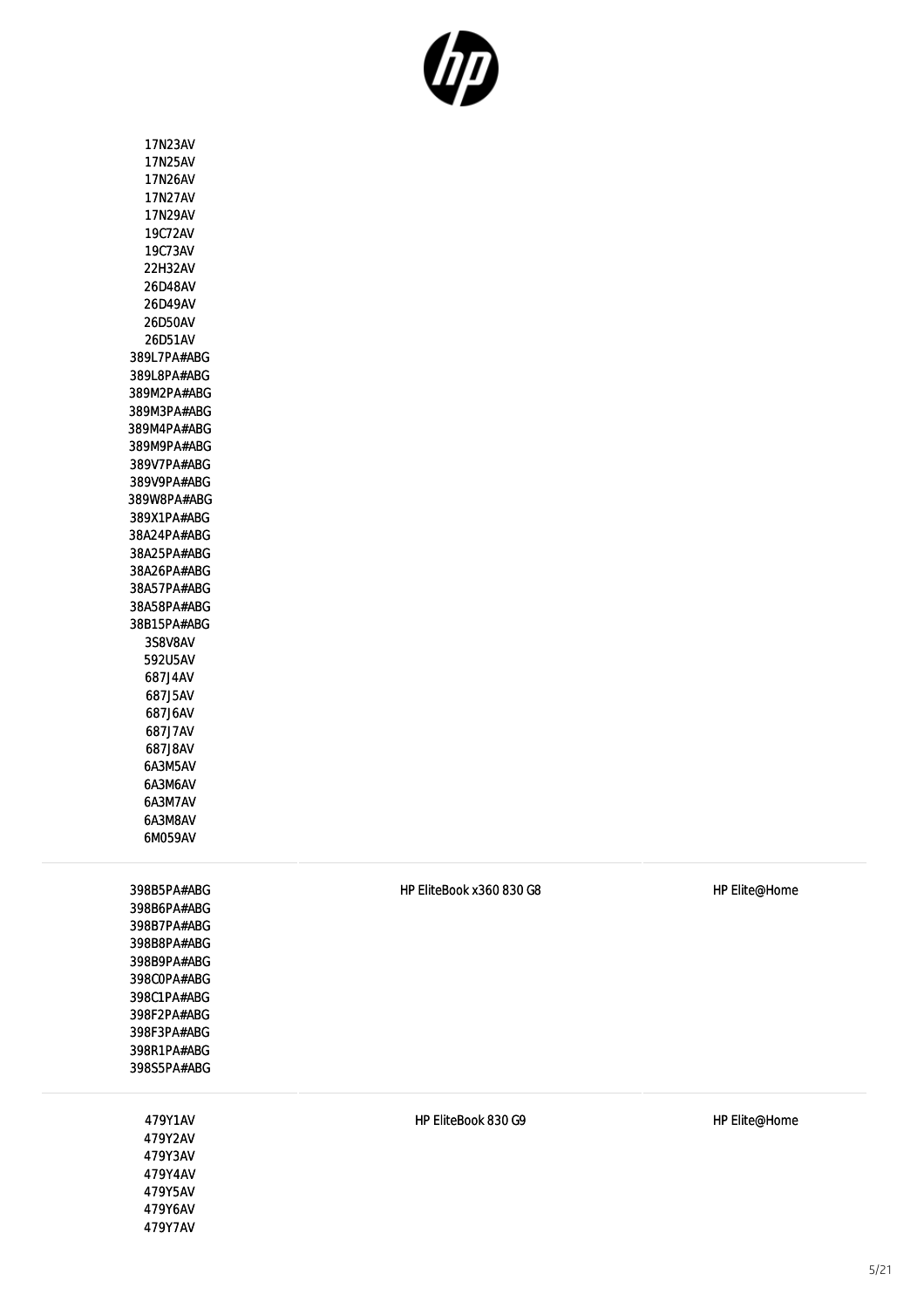

| 479Y8AV<br>479Y9AV<br>479Z0AV<br>479Z1AV<br>479Z2AV<br>479Z3AV<br>4B5R8AV<br>4B5R9AV<br>4B5S0AV<br>4B5S1AV<br>4B5S2AV<br>4B5S3AV<br>4B5S4AV<br>4B5S5AV<br>4B5S6AV<br>4B5S7AV<br>4B5S8AV<br>4B5S9AV<br>4B5T0AV<br>6K956PA#ABG<br>6K957PA#ABG<br>6K958PA#ABG<br>6K961PA#ABG<br>6K962PA#ABG<br>6K963PA#ABG<br>6K964PA#ABG<br>6K965PA#ABG<br>6K966PA#ABG<br>6K968PA#ABG<br>6K969PA#ABG |                          |               |
|------------------------------------------------------------------------------------------------------------------------------------------------------------------------------------------------------------------------------------------------------------------------------------------------------------------------------------------------------------------------------------|--------------------------|---------------|
| 6K971PA#ABG<br>6K972PA#ABG<br>6K973PA#ABG<br>6K974PA#ABG<br>6K975PA#ABG<br>6K976PA#ABG<br>6K977PA#ABG<br>6K978PA#ABG<br>6K980PA#ABG<br>6K981PA#ABG                                                                                                                                                                                                                                 | HP EliteBook x360 830 G9 | HP Elite@Home |
| 1W3K2AV<br>1W3K3AV<br>1W3K4AV<br>2N7W6AV<br>2N7W7AV<br>2N7W8AV<br>5D6T2AV                                                                                                                                                                                                                                                                                                          | HP EliteBook 835 G8      | HP Elite@Home |
| 46W90AV<br>46W91AV<br>46W92AV<br>589G9AV<br>589H0AV<br>589H1AV<br>6Q2R9PA#ABG<br>6Q2S6PA#ABG<br>6Q2T1PA#ABG                                                                                                                                                                                                                                                                        | HP EliteBook 835 G9      | HP Elite@Home |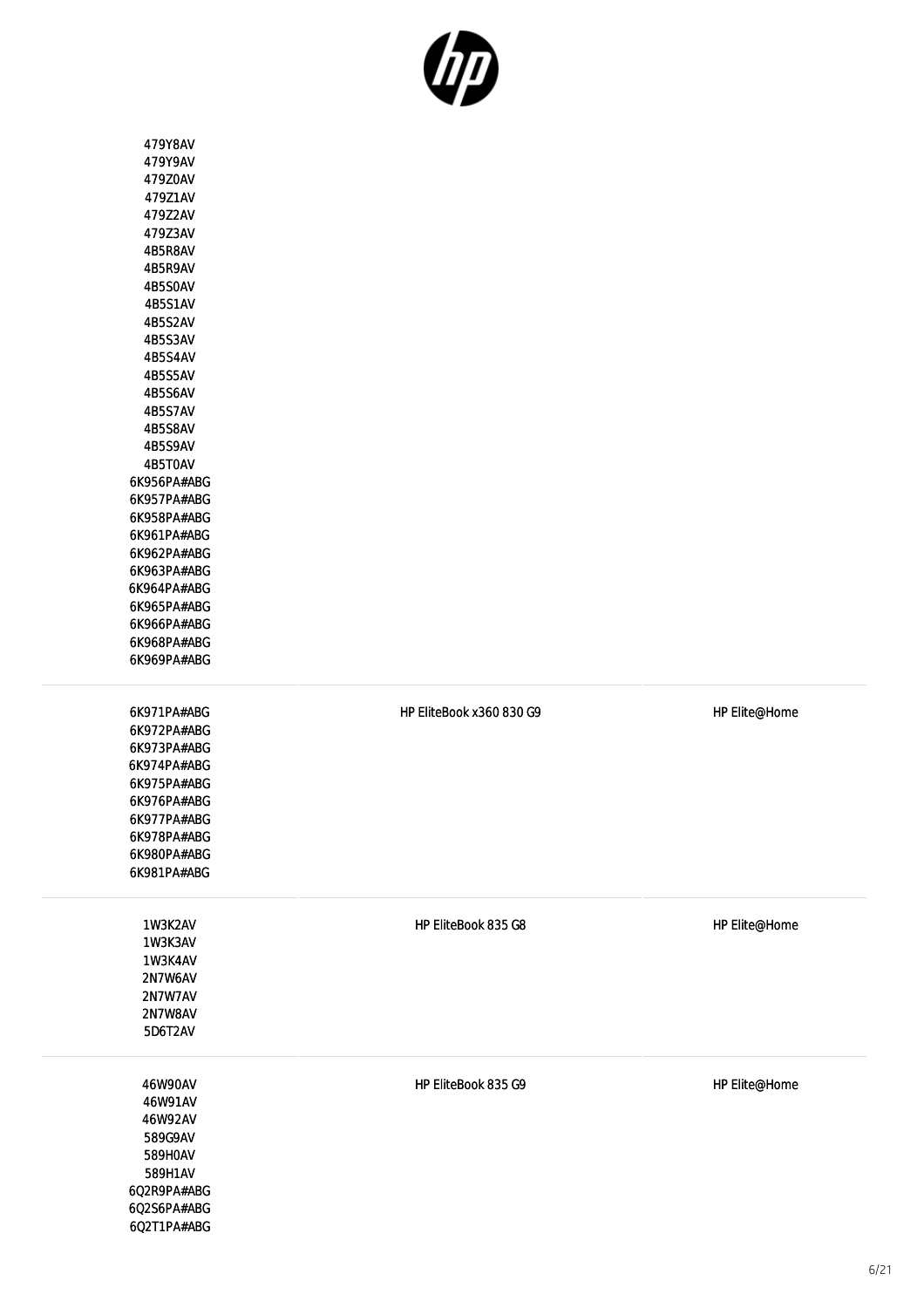

6Q2V0PA#ABG 6Q2V4PA#ABG

| 19X35AV     | HP EliteBook 840 G8      | HP Elite@Home |
|-------------|--------------------------|---------------|
| 19X36AV     |                          |               |
| 26D60AV     |                          |               |
| 26D61AV     |                          |               |
| 26D62AV     |                          |               |
| 26D63AV     |                          |               |
| 2E5E2AV     |                          |               |
| 2E5E3AV     |                          |               |
| 2E5E4AV     |                          |               |
| 2E5E5AV     |                          |               |
| 2E5E6AV     |                          |               |
| 2E5E7AV     |                          |               |
| 389C3PA#ABG |                          |               |
| 389D0PA#ABG |                          |               |
| 389D1PA#ABG |                          |               |
| 389D2PA#ABG |                          |               |
| 389D3PA#ABG |                          |               |
| 389D5PA#ABG |                          |               |
| 389D6PA#ABG |                          |               |
| 389D7PA#ABG |                          |               |
| 389D8PA#ABG |                          |               |
| 389D9PA#ABG |                          |               |
| 389J8PA#ABG |                          |               |
| 389J9PA#ABG |                          |               |
| 389W5PA#ABG |                          |               |
| 38A20PA#ABG |                          |               |
| 38A69PA#ABG |                          |               |
| 38A92PA#ABG |                          |               |
| 687L4AV     |                          |               |
| 687L5AV     |                          |               |
| 687L6AV     |                          |               |
| 687L7AV     |                          |               |
| 6A3N9AV     |                          |               |
| 6A3P0AV     |                          |               |
| 6A3P1AV     |                          |               |
| 6A3P2AV     |                          |               |
| 6A3P3AV     |                          |               |
|             |                          |               |
| 401YOPA#ABG | HP EliteBook 840 G8 Aero | HP Elite@Home |
| 401Y2PA#ABG |                          |               |
| 401Z5PA#ABG |                          |               |
| 402A0PA#ABG |                          |               |
| 402D5PA#ABG |                          |               |
| 402H1PA#ABG |                          |               |
| 402H2PA#ABG |                          |               |
| 402H3PA#ABG |                          |               |
| 402V0PA#ABG |                          |               |
| 402V1PA#ABG |                          |               |
|             |                          |               |
| 4B849AV     | HP EliteBook 840 G9      | HP Elite@Home |
| 4B850AV     |                          |               |
| 4B851AV     |                          |               |
| 4B852AV     |                          |               |
| 4B853AV     |                          |               |
|             |                          |               |

4B854AV 4B855AV

7/21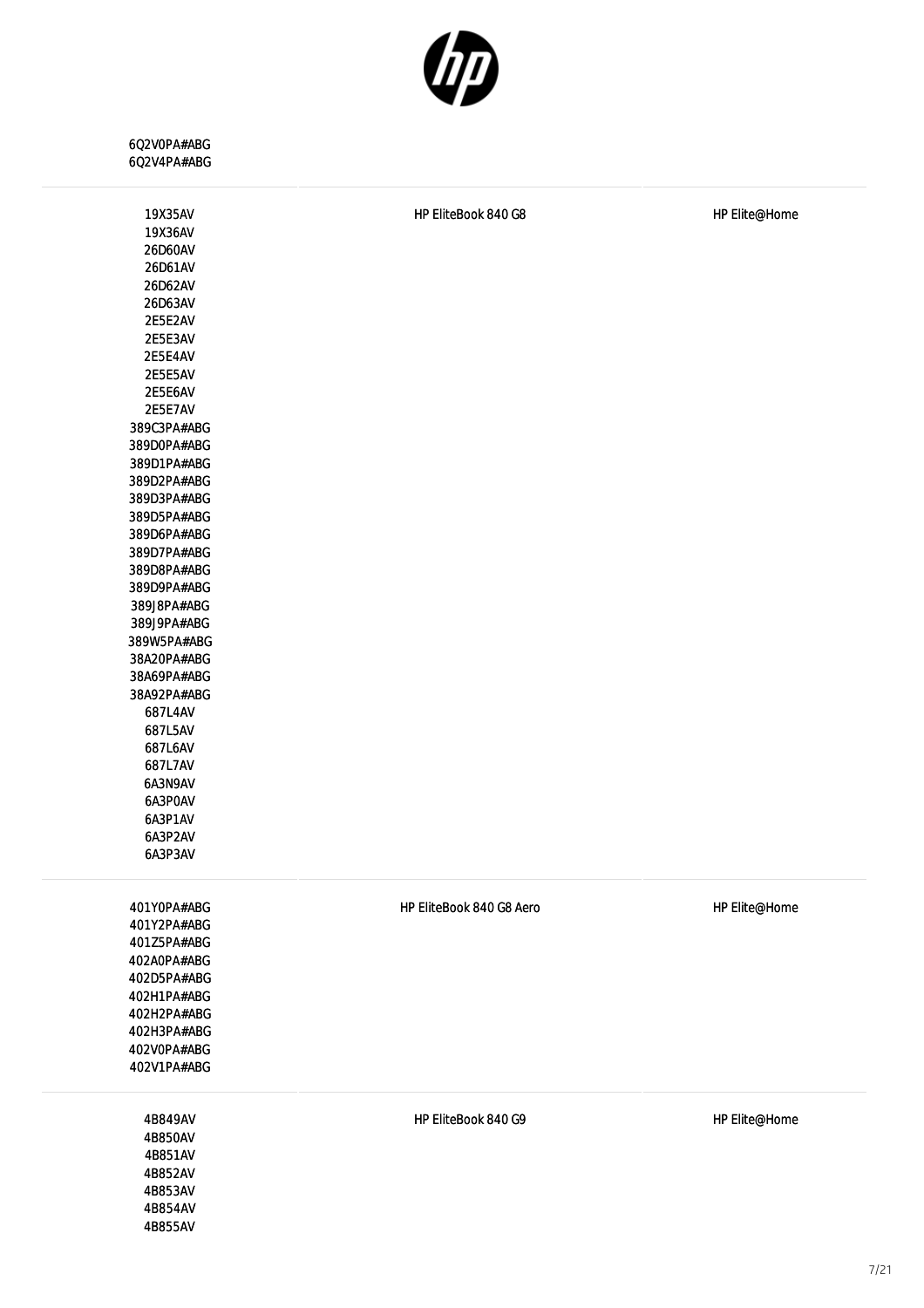4B856AV 4B857AV 4B858AV 4B859AV 4B860AV 4B862AV 4B863AV 6B4Y0AV 6B4Y1AV 6B4Y2AV 6B4Y3AV 6B4Y4AV 6K3B8AV 6K657PA#ABG 6K659PA#ABG 6K660PA#ABG 6K663PA#ABG 6K664PA#ABG 6K666PA#ABG 6K667PA#ABG 6K683PA#ABG 6Q160PA#ABG 6Q1E1PA#ABG

1W3K5AV 1W3K6AV 1W3K7AV 2N7W9AV 2N7X0AV 2N7X1AV 4X5G3PA#ABG 4X5G6PA#ABG 4X5G8PA#ABG 4X5H1PA#ABG 4X5R4PA#ABG 5R907AV

530H7AV 530H8AV 544L8AV 544L9AV 544M0AV 544M1AV 6Q2T2PA#ABG 6Q2T9PA#ABG 6Q2U0PA#ABG 6Q2U1PA#ABG 6Q2U2PA#ABG

389V6PA#ABG 389V8PA#ABG 389W0PA#ABG 389W1PA#ABG 389W2PA#ABG 389W3PA#ABG 389X0PA#ABG 389Z3PA#ABG 38A27PA#ABG 38A28PA#ABG

HP EliteBook 850 G8 HP Elite@Home

HP EliteBook 845 G8 HP Elite@Home

HP EliteBook 845 G9 HP Elite@Home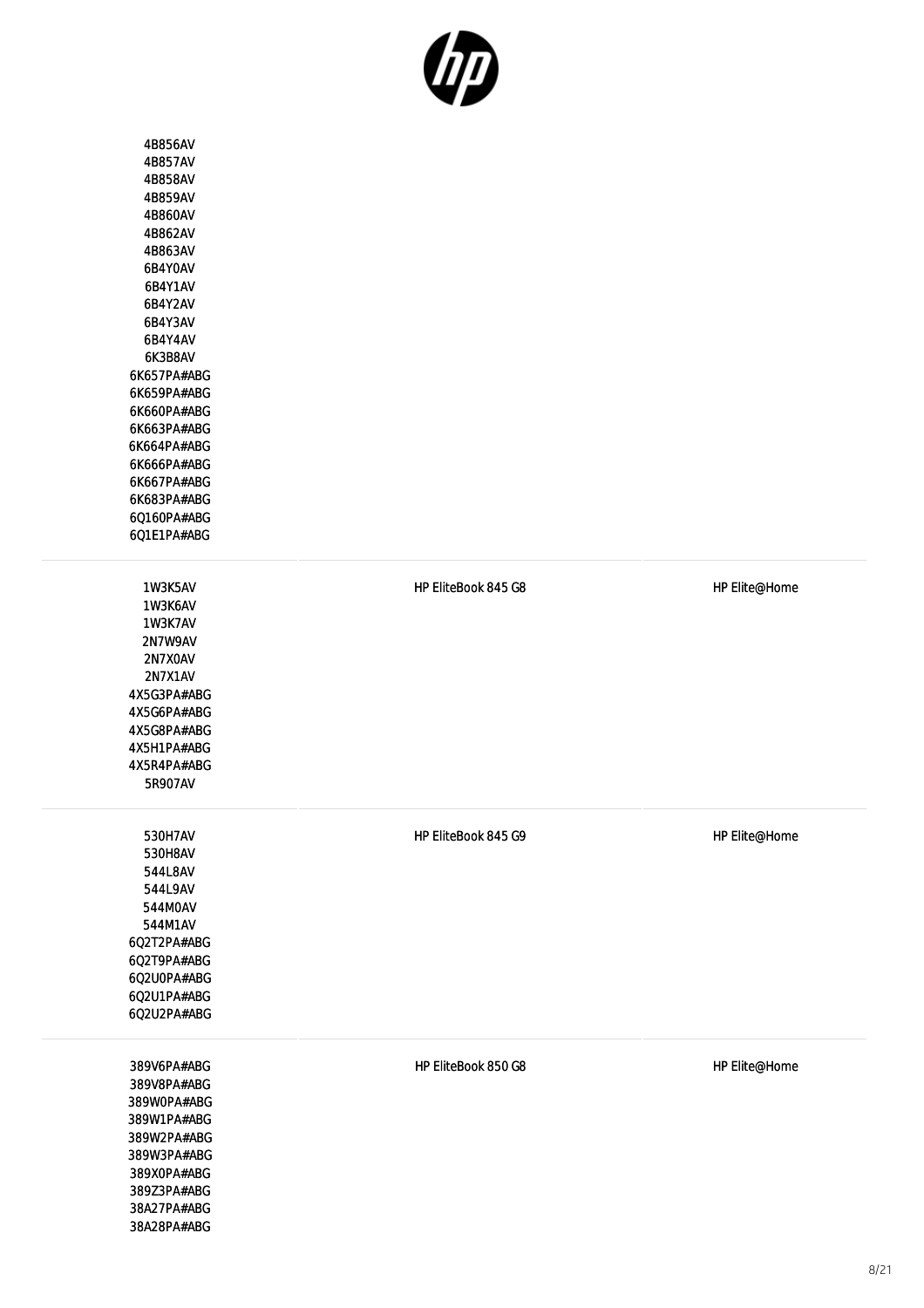

| 38A29PA#ABG<br>536Q0PA#ABG<br>536Q1PA#ABG<br>536Q2PA#ABG<br>536V1PA#ABG<br>536V2PA#ABG<br>536V4PA#ABG                                                                                                                                                                                                                                                                                                                                             |                     |               |
|---------------------------------------------------------------------------------------------------------------------------------------------------------------------------------------------------------------------------------------------------------------------------------------------------------------------------------------------------------------------------------------------------------------------------------------------------|---------------------|---------------|
| 1V3V2AV<br><b>1V3V3AV</b><br><b>1V3V4AV</b><br>2N7N2AV<br>2N7N3AV<br>2N7N4AV<br>4X5R9PA#ABG<br>4X5S0PA#ABG<br>4X5S1PA#ABG<br>4X5S2PA#ABG<br>4X5S3PA#ABG<br>5R913AV                                                                                                                                                                                                                                                                                | HP EliteBook 855 G8 | HP Elite@Home |
| 4C146AV<br>4C147AV<br>4C148AV<br>4C149AV<br>4C150AV<br>4C151AV<br>4C152AV<br>4C153AV<br>4C154AV<br>4C155AV<br>4C156AV<br>4C157AV<br>4C159AV<br>4C160AV<br>6B4Z7AV<br>6B4Z8AV<br>6B4Z9AV<br>6B500AV<br>6K3B3AV<br>6K3B4AV<br>6K661PA#ABG<br>6K662PA#ABG<br>6K668PA#ABG<br>6K669PA#ABG<br>6K670PA#ABG<br>6K672PA#ABG<br>6K684PA#ABG<br>6K685PA#ABG<br>6K686PA#ABG<br>6K687PA#ABG<br>6K688PA#ABG<br>6K695PA#ABG<br>6N165AV<br>6N166AV<br>6Q1E0PA#ABG | HP EliteBook 860 G9 | HP Elite@Home |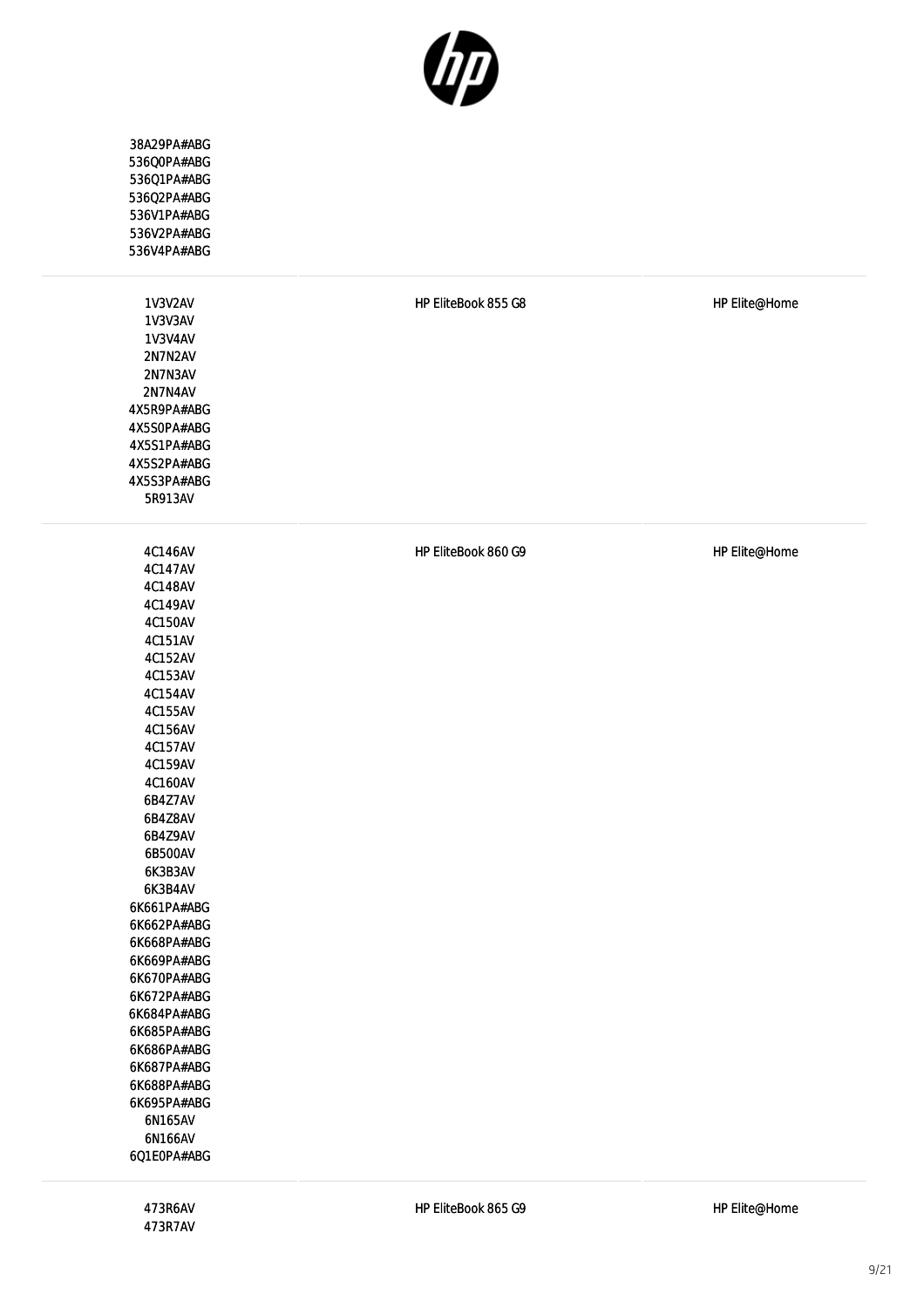

| 473R8AV<br>473R9AV<br>581B0AV<br>581B1AV<br>6Q2V1PA#ABG<br>6Q2Z3PA#ABG<br>6Q2Z9PA#ABG<br>6Q300PA#ABG<br>6Q301PA#ABG                                                                                                                                                                                                                                                                                                                         |                           |               |
|---------------------------------------------------------------------------------------------------------------------------------------------------------------------------------------------------------------------------------------------------------------------------------------------------------------------------------------------------------------------------------------------------------------------------------------------|---------------------------|---------------|
| 1G7F2AV<br>1G7F3AV<br>1G7F4AV<br>1G7F5AV<br>1G7F6AV<br>1G7F7AV<br>1G7F8AV<br>1G7F9AV<br>1G7G1AV<br>1G7G2AV<br>1G7G3AV<br>1G7G4AV<br>2Z5U5AV<br>2Z5U6AV<br>3A2Q7PA#ABG<br>3A2Q8PA#ABG<br>3A2Q9PA#ABG<br>3A3D2PA#ABG<br>3A3D3PA#ABG<br>3A3D4PA#ABG<br>3A3D5PA#ABG<br>3A3D6PA#ABG<br>3A3D7PA#ABG<br>3A3D8PA#ABG<br>3A3D9PA#ABG<br>3A3E0PA#ABG<br>3A3E1PA#ABG<br>535G6AV<br>535G7AV<br>58H50PA#ABG<br>58H51PA#ABG<br>5B253PA#ABG<br>5B254PA#ABG | HP EliteBook x360 1030 G8 | HP Elite@Home |
| 4B923AV<br>4B924AV<br>4B925AV<br>4B926AV<br>4B927AV<br>4B928AV<br>6K989PA#ABG<br>6K991PA#ABG<br>6K992PA#ABG<br>6K993PA#ABG<br>6K994PA#ABG                                                                                                                                                                                                                                                                                                   | HP EliteBook 1040 G9      | HP Elite@Home |
| 1H9W6AV<br>1H9W7AV<br>1H9W8AV                                                                                                                                                                                                                                                                                                                                                                                                               | HP EliteBook x360 1040 G8 | HP Elite@Home |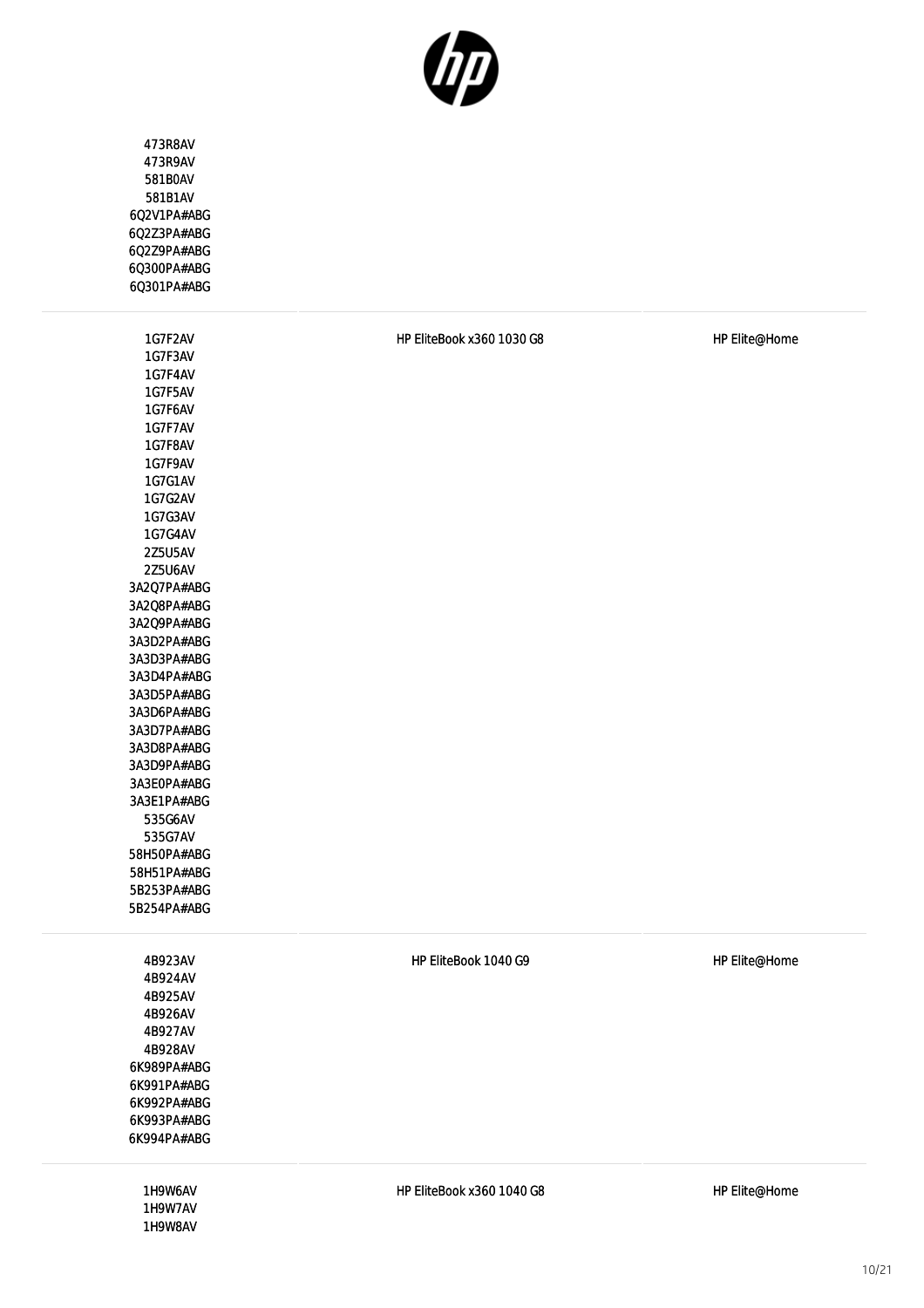

1H9W9AV 1H9X0AV 1H9X1AV 1H9X2AV 1H9X3AV 1H9X4AV 1H9X5AV 1H9X6AV 1H9X7AV 2Z5V0AV 3A3E2PA#ABG 3A3E3PA#ABG 3A3E4PA#ABG 3A3E5PA#ABG 3A3E6PA#ABG 3A3E7PA#ABG 3A3E8PA#ABG 3A3E9PA#ABG 3A3F0PA#ABG 3A3F1PA#ABG 3A3F2PA#ABG 3A3F4PA#ABG 3A3J0PA#ABG 3V2P5AV 3V2P6AV 4C049AV 4C050AV 4C051AV 4C052AV 4C053AV 4C054AV 4C055AV 4C056AV 4C057AV 4C058AV

4C059AV 4C060AV 4C061AV 6K999PA#ABG 6K9A0PA#ABG 6K9A1PA#ABG 6K9A2PA#ABG 6M2W1PA#ABG 6M2W5PA#ABG 6Q164PA#ABG 6Q165PA#ABG

46X63PA#ABG 46X64PA#ABG 46X66PA#ABG 46X69PA#ABG 46X70PA#ABG 46X75PA#ABG 46X76PA#ABG 46X77PA#ABG 46Z54PA#ABG 474N8PA#ABG HP EliteBook x360 1040 G9 HP Elite@Home

HP Elite x2 G8 HP Elite@Home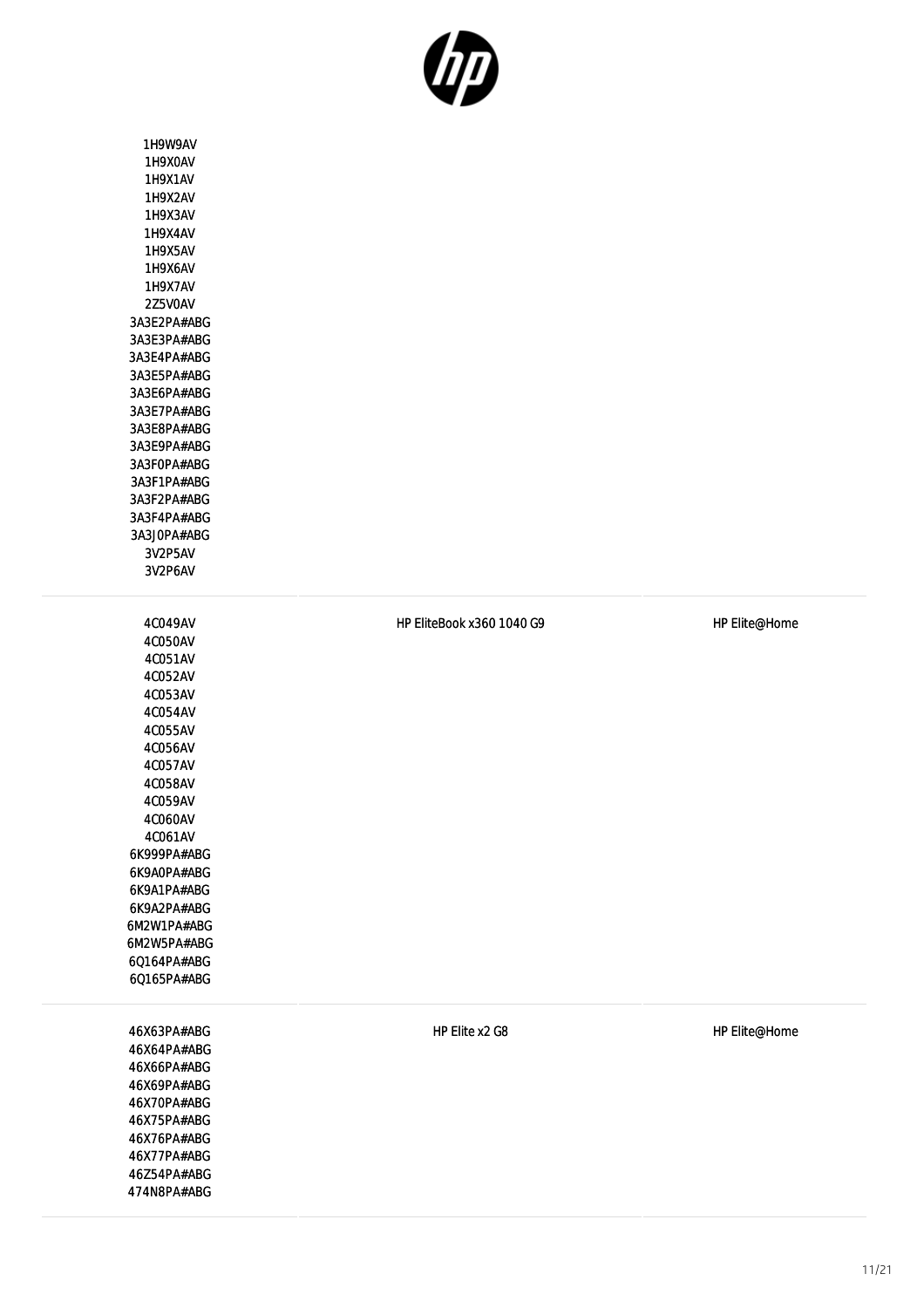

| 2V653AV<br>2V654AV<br>2V655AV<br>2V656AV<br>2V657AV<br>2V658AV<br>2V659AV<br>326L8AV<br>45V86AV<br>45V87AV<br>45V88AV<br>4S9Y5AV<br>65W67AV<br>65W68AV<br>65W69AV<br>65W70AV             | HP ProBook 430 G8      | HP Pro@Home |
|------------------------------------------------------------------------------------------------------------------------------------------------------------------------------------------|------------------------|-------------|
| 28M88AV<br>28M89AV<br>28M90AV<br>28M91AV<br>28M92AV<br>28M93AV<br>470V8AV<br>470V9AV<br>470W0AV<br>4V4U9PA#ABG<br>4V4V0PA#ABG<br>4V4V1PA#ABG<br>4V4V2PA#ABG                              | HP ProBook x360 435 G8 | HP Pro@Home |
| 58G32AV<br>58G33AV<br>58G35AV<br>58G36AV<br>58G38AV<br>6Q2R2PA#ABG<br>6Q2R3PA#ABG<br>6Q2R4PA#ABG<br>6Q2R5PA#ABG<br>6Q2R6PA#ABG                                                           | HP ProBook X360 435 G9 | HP Pro@Home |
| 4D7Q9AV<br>4D7R0AV<br>4D7R1AV<br>4D7R2AV<br>4D7R3AV<br>4D7R4AV<br>4D7R5AV<br>4D7R6AV<br>4D7R7AV<br>4D7R8AV<br>4D7R9AV<br>678ROAV<br>678R1AV<br>6K1Z5PA#ABG<br>6K1Z6PA#ABG<br>6K3M7PA#ABG | HP ProBook 440 G9      | HP Pro@Home |

6K3M8PA#ABG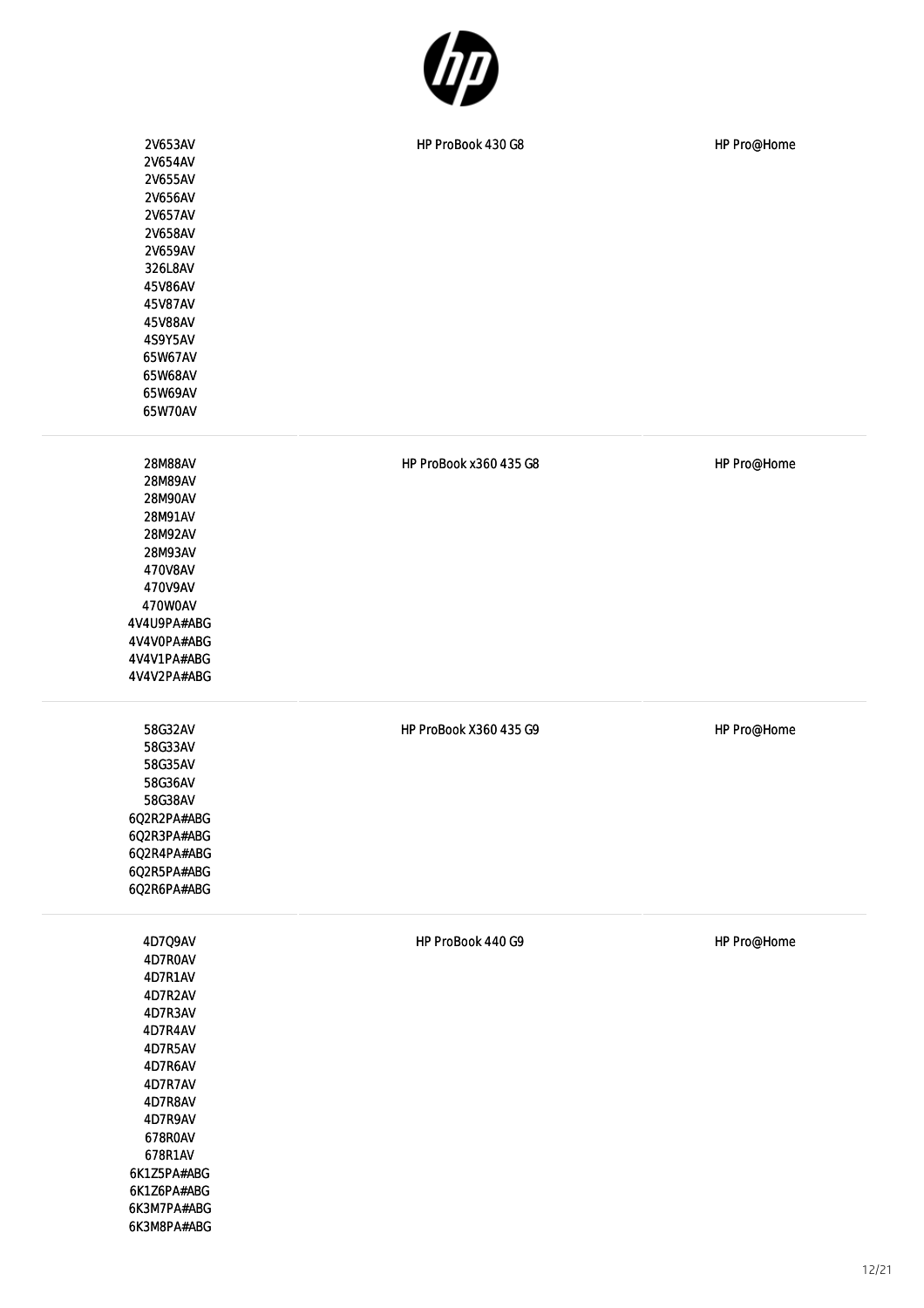

| 6L5U7AV<br>6L5U8AV<br>6N1Q9AV                                                                                                                                                                                                                                                                                                                          |                   |             |
|--------------------------------------------------------------------------------------------------------------------------------------------------------------------------------------------------------------------------------------------------------------------------------------------------------------------------------------------------------|-------------------|-------------|
| 2D5H3AV<br>2D5H4AV<br>2U740AV<br>2U741AV<br>2U742AV<br>46W06AV<br>46W07AV<br>65X60AV<br>65X61AV<br>65X62AV<br>65X63AV<br>65X64AV                                                                                                                                                                                                                       | HP ProBook 445 G8 | HP Pro@Home |
| 4L391AV<br>4L392AV<br>4L393AV<br>4L394AV<br>4L395AV<br>699A5PA#ABG<br>699A6PA#ABG<br>699A7PA#ABG<br>699BOPA#ABG<br>6H7Y4AV<br>6H7Y5AV                                                                                                                                                                                                                  | HP ProBook 445 G9 | HP Pro@Home |
| 1A884AV<br>1A885AV<br>1A886AV<br>1A887AV<br>1A888AV<br>1A889AV<br>1A890AV<br>1A891AV<br>1A892AV<br>1A893AV<br>1A894AV<br>1A895AV<br>1A896AV<br>1A897AV<br>326J3AV<br>326J4AV<br>326J5AV<br>386J5PA#ABG<br>464POAV<br>464P1AV<br>4V431PA#ABG<br>4V432PA#ABG<br>4V434PA#ABG<br>61W27AV<br>61W28AV<br>61W29AV<br>61W30AV<br>61W31AV<br>65W43AV<br>65W44AV | HP ProBook 450 G8 | HP Pro@Home |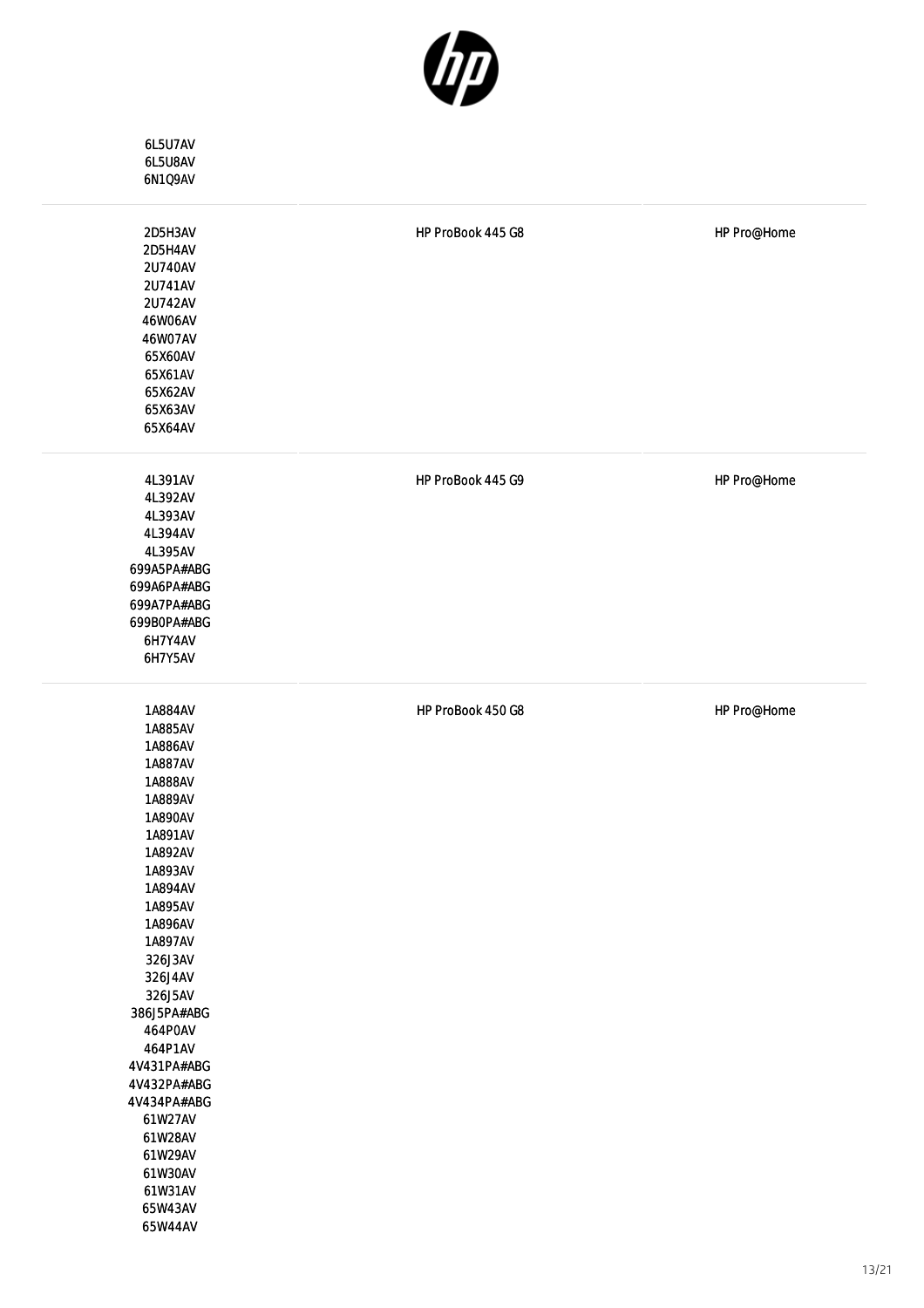

65W45AV

| 4D3W6AV<br>4D3W7AV<br>4D3W8AV<br>4D3W9AV<br>4D3X0AV<br>4D3X1AV<br>4D3X2AV<br>4D3X3AV<br>4D3X4AV<br>4D3X5AV<br>4D3X6AV<br>674NOAV<br>674N1AV<br>6K1U5PA#ABG<br>6K200PA#ABG<br>6K201PA#ABG<br>6K3M4PA#ABG<br>6K3M5PA#ABG<br>6K3M6PA#ABG<br>6K4Y0AV<br>6K4Y1AV | HP ProBook 450 G9 | HP Pro@Home |
|-------------------------------------------------------------------------------------------------------------------------------------------------------------------------------------------------------------------------------------------------------------|-------------------|-------------|
| 1Y9H0AV<br><b>1Y9H1AV</b><br>1Y9H2AV<br>2D4G5AV<br>2D4G6AV<br>46W63AV<br>46W64AV<br>65X96AV<br>65X97AV<br>65X98AV<br>65X99AV<br>65Y00AV                                                                                                                     | HP ProBook 455 G8 | HP Pro@Home |
| 4SOR1AV<br>4SOR2AV<br>4SOR3AV<br>4SOR4AV<br>4SOR5AV<br>699C6PA#ABG<br>699C7PA#ABG<br>699C8PA#ABG<br>699C9PA#ABG<br>6H999AV<br>6H9A0AV                                                                                                                       | HP ProBook 455 G9 | HP Pro@Home |
| 1Y4Z5AV<br>1Y4Z6AV<br>1Y4Z7AV<br>1Y4Z8AV<br>1Y4Z9AV<br>2M024AV<br>2M025AV<br>2M026AV<br>342G8AV                                                                                                                                                             | HP ProBook 630 G8 | HP Pro@Home |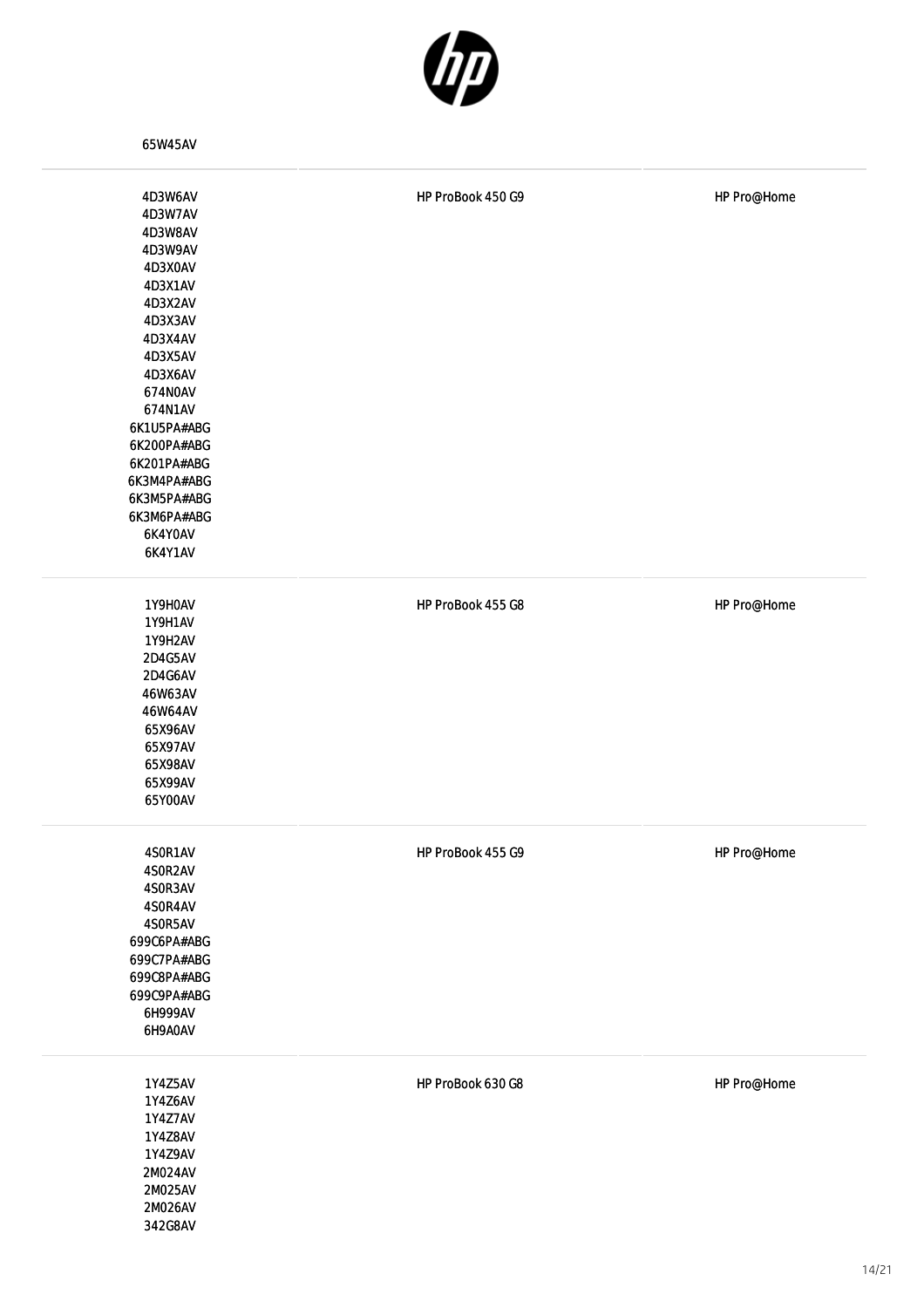

| 4M1H6PA#ABG<br>4M1H8PA#ABG<br>4M1J0PA#ABG<br>4M1U7PA#ABG                                                                                                                                                                                                                                                                                    |                        |             |
|---------------------------------------------------------------------------------------------------------------------------------------------------------------------------------------------------------------------------------------------------------------------------------------------------------------------------------------------|------------------------|-------------|
| 4D005AV<br>4D0Q6AV<br>4D0Q7AV<br>4D0Q8AV<br>4D0Q9AV                                                                                                                                                                                                                                                                                         | HP ProBook 630 G9      | HP Pro@Home |
| 4L818PA#ABG<br>4L819PA#ABG<br>4L820PA#ABG<br>4L895PA#ABG<br>4L8L2PA#ABG                                                                                                                                                                                                                                                                     | HP ProBook 635 Aero G8 | HP Pro@Home |
| 1Y5D7AV<br>1Y5D8AV<br>1Y5D9AV<br>1Y5E0AV<br><b>1Y5E1AV</b><br>1Y5E2AV<br>1Y5E3AV<br><b>1Y5E4AV</b><br>1Y5E5AV<br>1Y5E6AV<br>1Y5E7AV<br>20011AV<br>20012AV<br>20013AV<br>20014AV<br>20015AV<br>20016AV<br>20017AV<br>328U0AV<br>342K1AV<br>342K2AV<br>4J9T6PA#ABG<br>4K009PA#ABG<br>4K012PA#ABG<br>4K076PA#ABG<br>4K0Y8PA#ABG<br>4L809PA#ABG | HP ProBook 640 G8      | HP Pro@Home |
| 4D0X6AV<br>4D0X7AV<br>4D0X8AV<br>4D0X9AV<br>4D0Y0AV<br>4D0Y1AV<br>4D0Y2AV<br>4D0Y3AV<br>4D0Y4AV<br>4D0Y5AV<br>4D0Y6AV<br>4D0Y7AV<br>4D0Y8AV                                                                                                                                                                                                 | HP ProBook 640 G9      | HP Pro@Home |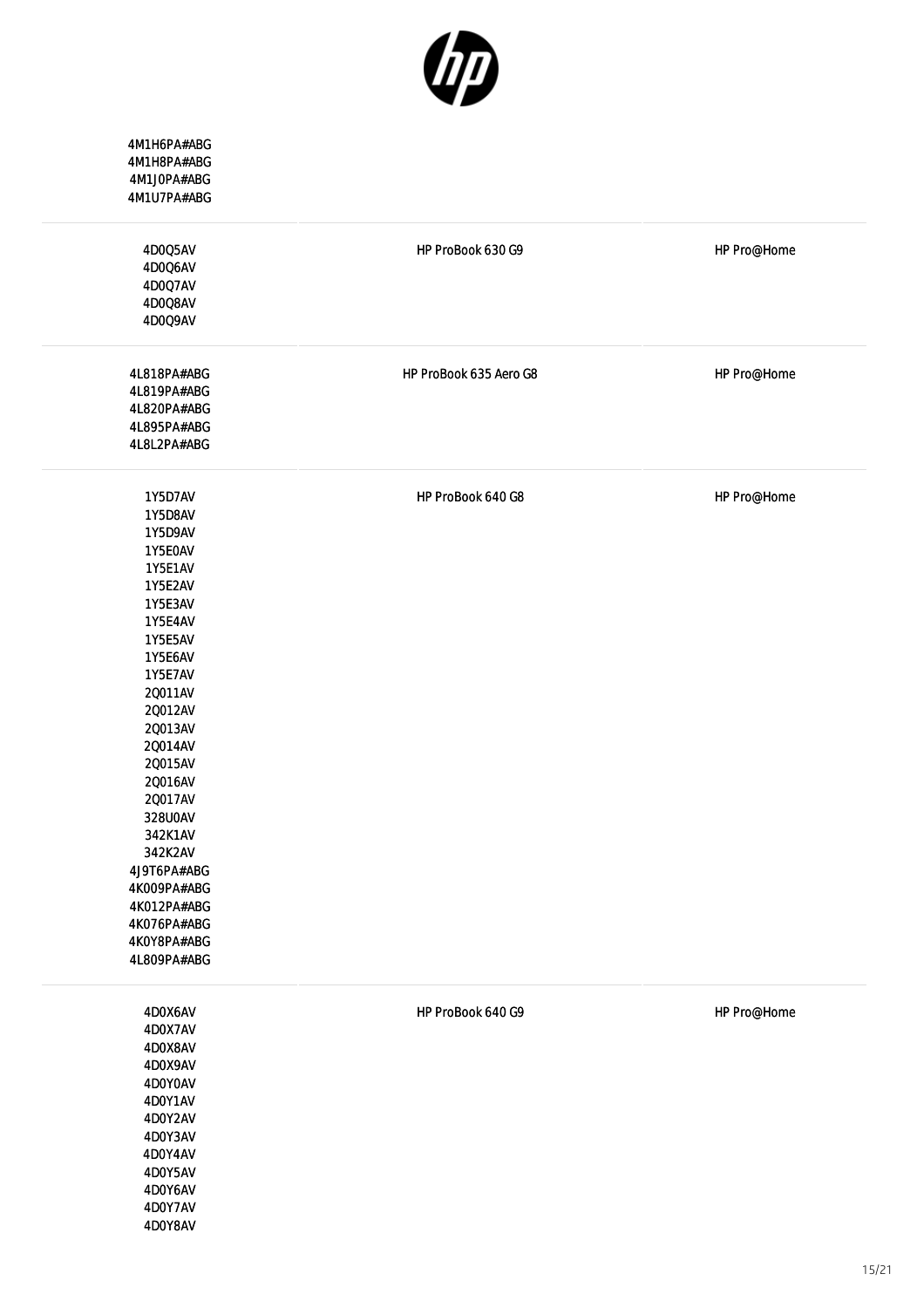

| 4D0Y9AV<br>4D0Z0AV<br>4D0Z1AV<br>4W5J2AV<br>4W5J3AV<br>67W58AV<br>67W59AV<br>6K846AV<br>6K847AV<br>6K848AV<br>6K849AV<br>6N4J3AV<br>6N4J4AV                                                                                                                                                                                             |                   |             |
|-----------------------------------------------------------------------------------------------------------------------------------------------------------------------------------------------------------------------------------------------------------------------------------------------------------------------------------------|-------------------|-------------|
| 1Y5K6AV<br>1Y5K7AV<br>1Y5K8AV<br>1Y5K9AV<br>1Y5L0AV<br><b>1Y5L1AV</b><br>1Y5L2AV<br>1Y5L3AV<br><b>1Y5L4AV</b><br>1Y5L5AV<br>1Y5L6AV<br>1Y5L7AV<br>20119AV<br>20120AV<br>20121AV<br>20122AV<br>20123AV<br>20124AV<br>20125AV<br>328U3AV<br>342L2AV<br>342L3AV<br>4K080PA#ABG<br>4K082PA#ABG<br>4K083PA#ABG<br>4K084PA#ABG<br>4K085PA#ABG | HP ProBook 650 G8 | HP Pro@Home |
| 4D160AV<br>4D161AV<br>4D162AV<br>4D163AV<br>4D164AV<br>4D165AV<br>4D166AV<br>4D167AV<br>4D168AV<br>4D169AV<br>4D170AV<br>4D171AV<br>4D172AV<br>4D173AV<br>4D174AV<br>4W5J8AV<br>4W5J9AV<br>67W64AV                                                                                                                                      | HP ProBook 650 G9 | HP Pro@Home |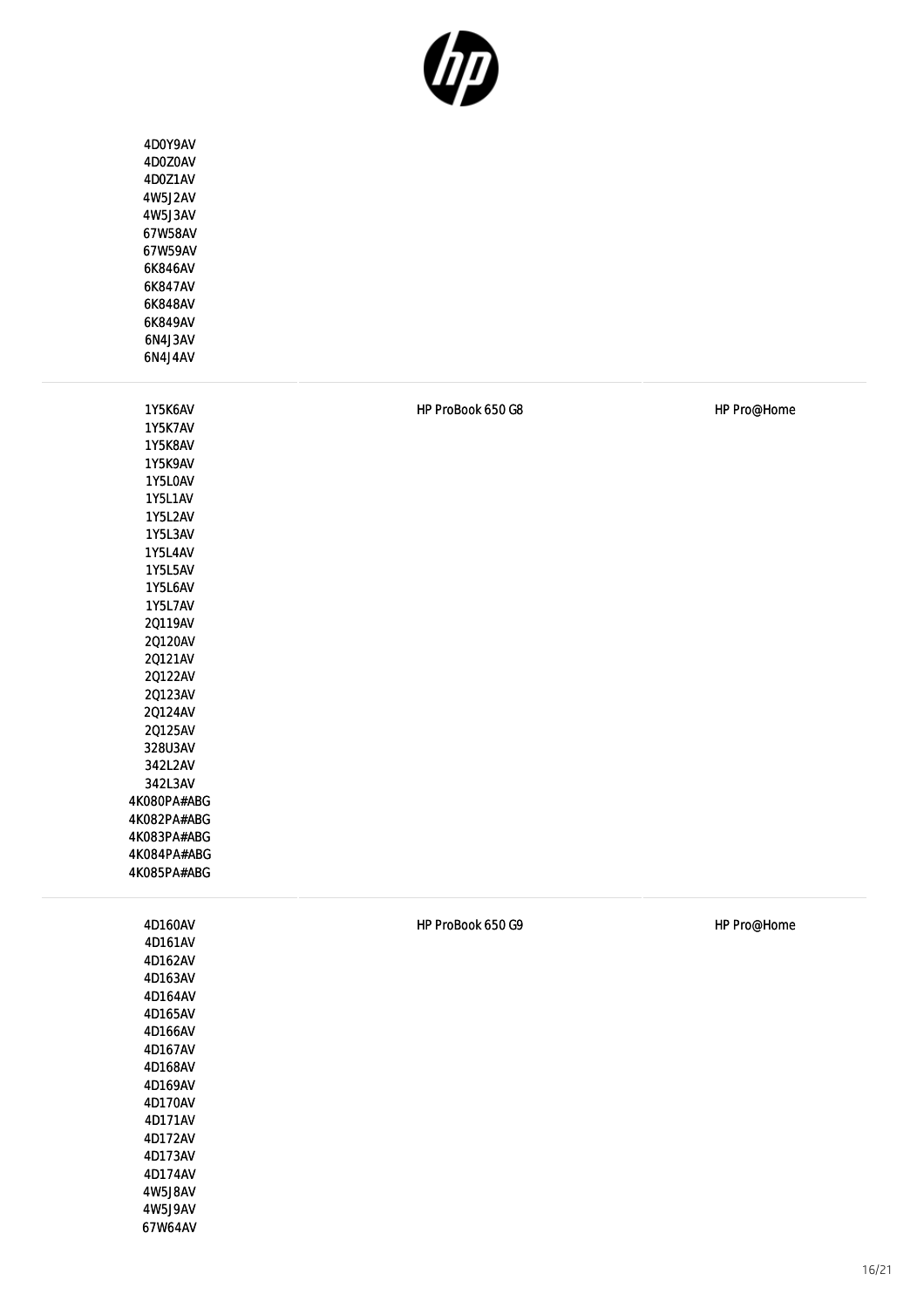

| 67W65AV     |                     |
|-------------|---------------------|
| 6K868AV     |                     |
| 6K869AV     |                     |
| 6K870AV     |                     |
| 6N4K1AV     |                     |
| 6N4K2AV     |                     |
| 6N4K3AV     |                     |
|             |                     |
|             |                     |
| 1A2F1AV     | HP ZBook Firefly 14 |
| 1A2F2AV     |                     |
| 275V5AV     |                     |
| 275V6AV     |                     |
| 275V7AV     |                     |
| 275V8AV     |                     |
| 275V9AV     |                     |
| 275W0AV     |                     |
| 275W1AV     |                     |
| 275W2AV     |                     |
| 275W3AV     |                     |
| 275W4AV     |                     |
| 275W5AV     |                     |
| 275W6AV     |                     |
| 275W7AV     |                     |
| 275W8AV     |                     |
| 275W9AV     |                     |
| 3E9P3PA#ABG |                     |
| 3E9P5PA#ABG |                     |
| 3E9P6PA#ABG |                     |
| 3E9P7PA#ABG |                     |
| 3E9P9PA#ABG |                     |
| 4A6P7PA#ABG |                     |
| 4A6P8PA#ABG |                     |
| 4C3U2AV     |                     |
| 4C3U3AV     |                     |
| 4C3U4AV     |                     |
| 4C3U5AV     |                     |
| 4C3U6AV     |                     |
| 4C3U7AV     |                     |
| 4C3U8AV     |                     |
| 4C3U9AV     |                     |
| 4C3VOAV     |                     |
| 4C3V1AV     |                     |
| 4C3V2AV     |                     |
| 4C3V3AV     |                     |
| 4C3V5AV     |                     |
| 4C3V6AV     |                     |
| 513R1PA#ABG |                     |
| 513U6PA#ABG |                     |
| 516D2PA#ABG |                     |
| 6E3U7AV     |                     |
| 6E3U8AV     |                     |
| 6E3U9AV     |                     |
| 6E3V0AV     |                     |
| 6E3V1AV     |                     |
| 6E3V2AV     |                     |
| 6E3V3AV     |                     |
| 6E3V4AV     |                     |
| 6E3V5AV     |                     |
| 6E3V6AV     |                     |
| 6E3V7AV     |                     |
| 6E3V8AV     |                     |

HP Pro@Home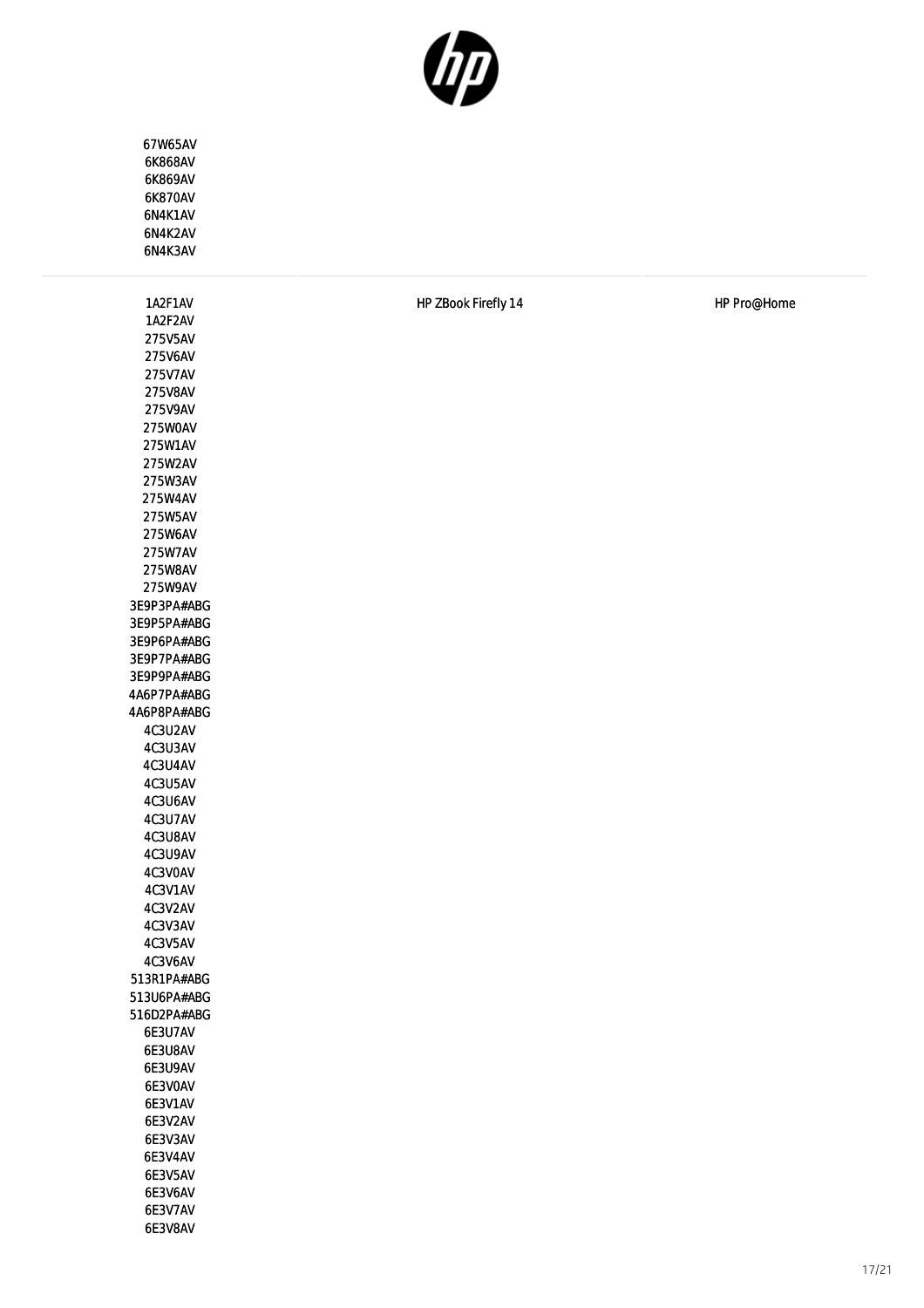

| 6H2B6AV<br>6H2B7AV<br>6H2B8AV<br>6H2B9AV<br>6H2COAV<br>6H2C1AV<br>6J551AV<br>6J552AV<br>6J553AV<br>6J554AV<br>6.1555AV<br>6J556AV<br>6J557AV<br>6J558AV<br>6K3A3AV<br>6K3A4AV<br>6K3A5AV<br>6K3A6AV<br>6K3A7AV<br>6K3A8AV<br>6W4R9PA#ABG<br>6W4SOPA#ABG<br>6W4S1PA#ABG<br>6W4S3PA#ABG<br>6W4S4PA#ABG<br>6W4S5PA#ABG<br>6W548PA#ABG<br>6Y080PA#ABG |
|---------------------------------------------------------------------------------------------------------------------------------------------------------------------------------------------------------------------------------------------------------------------------------------------------------------------------------------------------|
| 1G3T8AV<br>1G3T9AV<br>1G3U0AV<br>1G3U1AV<br>1G3U2AV<br>1G3U3AV<br><b>1G3U4AV</b><br>1G3U5AV<br>1G3U6AV<br>1G3U7AV<br>1G3U8AV<br>1G3U9AV<br>3E9N6PA#ABG<br>3E9N7PA#ABG<br>3E9N8PA#ABG<br>3E9N9PA#ABG<br>3E9P1PA#ABG<br>3E9P4PA#ABG                                                                                                                 |
| 4C766AV<br>4C767AV<br>4C768AV<br>4C769AV<br>4C770AV<br>4C771AV                                                                                                                                                                                                                                                                                    |

4C772AV 4C773AV 4C774AV 4C775AV 4C776AV 4C777AV HP ZBook Firefly 15 **HP 2Book Firefly 15** 

HP ZBook Firefly 16 **HP 2Book Firefly 16** HP Pro@Home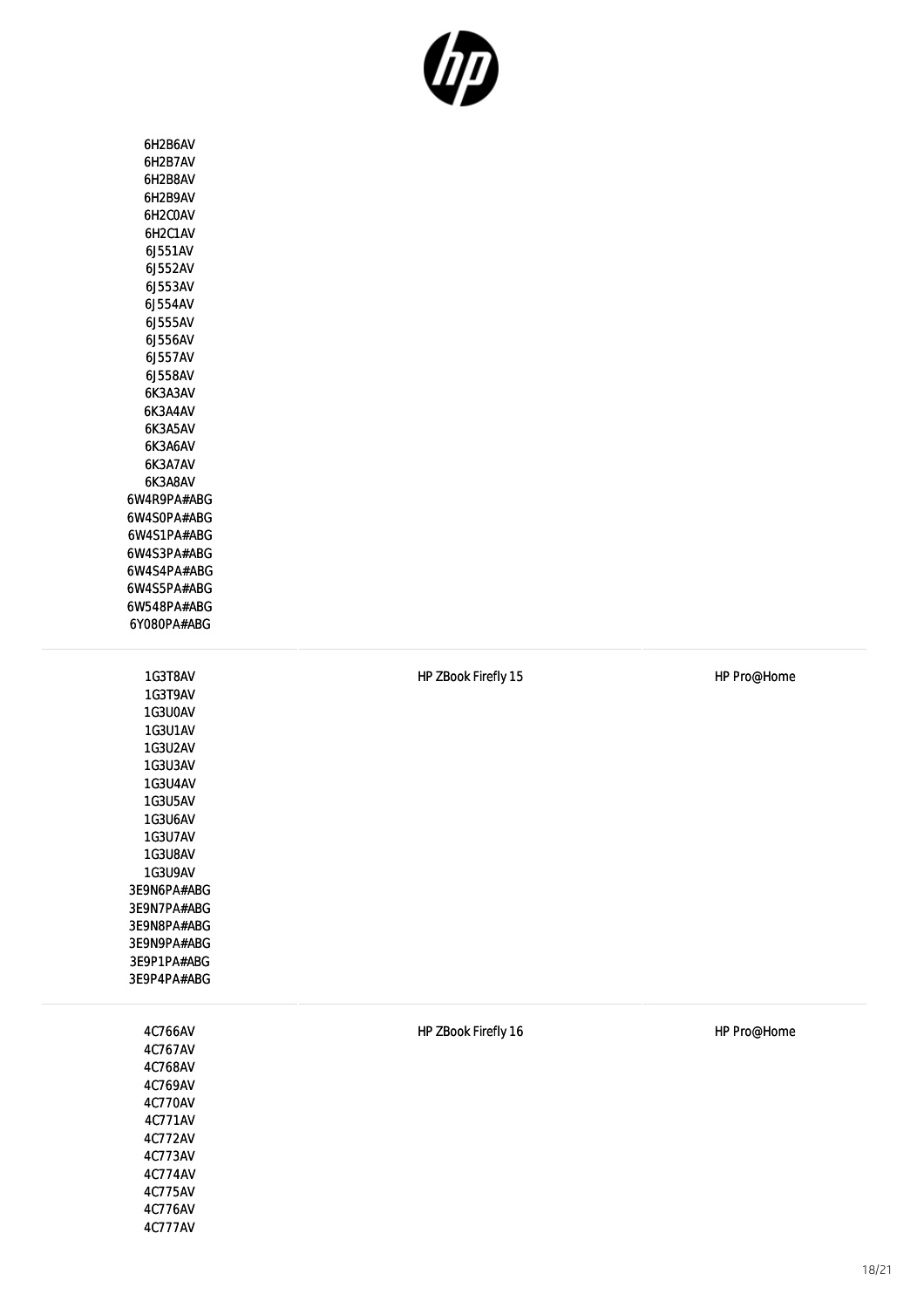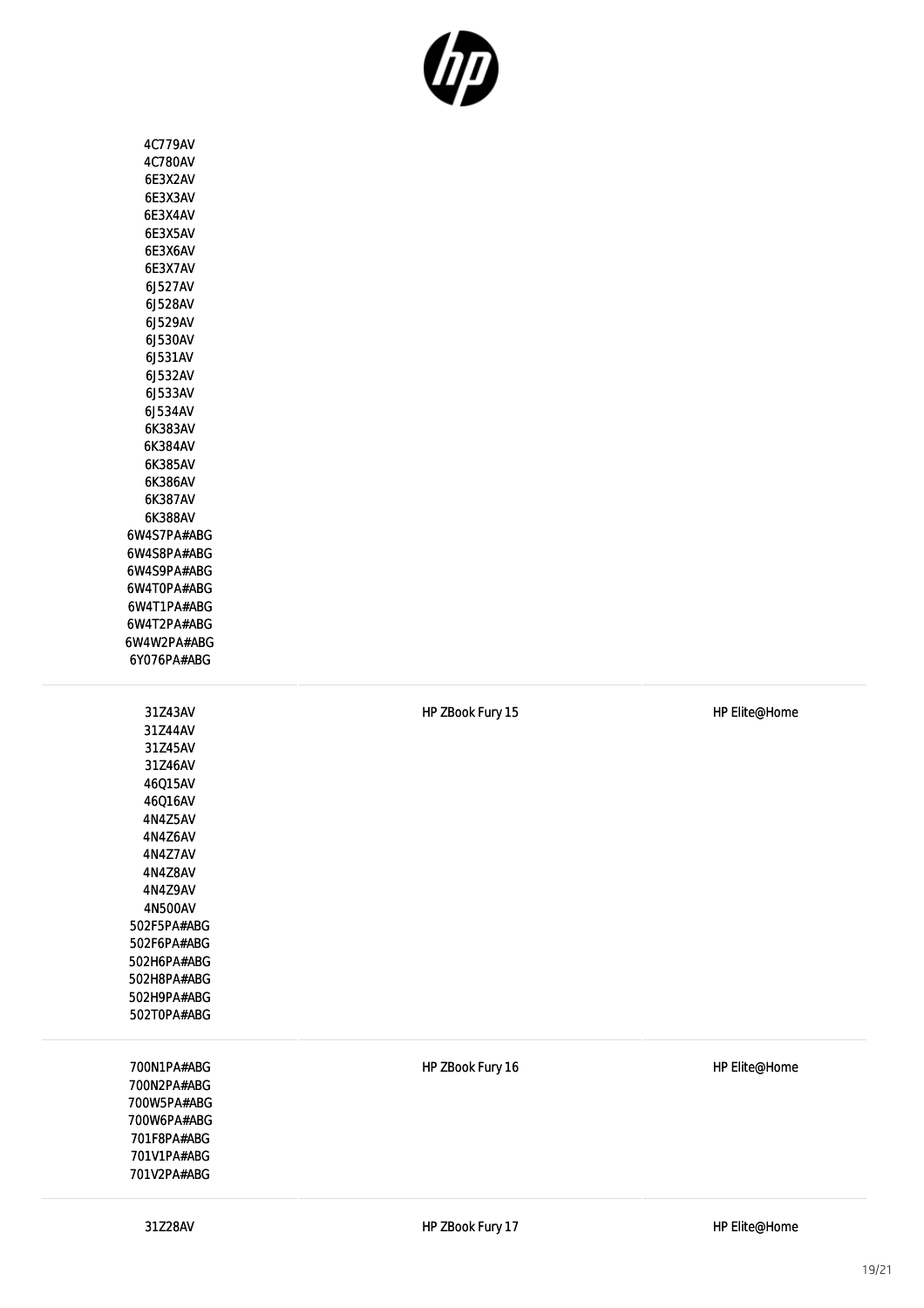

31Z29AV 31Z30AV 31Z31AV 46Q00AV 46Q01AV 4N4X7AV 4N4X8AV 4N4X9AV 4N4Y0AV 4N4Y1AV 4N4Y2AV 502J0PA#ABG 502J1PA#ABG 502J2PA#ABG 502J3PA#ABG 502K4PA#ABG

33D83AV 33D84AV 33D87AV 33D88AV 33D89AV 33D90AV 33D91AV 33D92AV 33D93AV 33D94AV 33D95AV 33D96AV 33D97AV 33D98AV 33D99AV 33F00AV 33F01AV 33F02AV 434Y9AV 434Z0AV 4R6T8PA#ABG 4R6T9PA#ABG 4R6U0PA#ABG 4R6U1PA#ABG 4R6U2PA#ABG 4R6U3PA#ABG 4W5W9AV 500C5AV 6Q3Y4PA#ABG 6Q3Y5PA#ABG 6Q3Y6PA#ABG 6Q420PA#ABG 6Q9H3PA#ABG 6X0Q7PA#ABG

> 30M94AV 30M95AV 30M97AV 30M98AV 30M99AV 30N00AV 30N01AV 30N02AV

HP ZBook Power No. 2008 HP Pro@Home

HP ZBook Studio de a control de la control HP Elite@Home